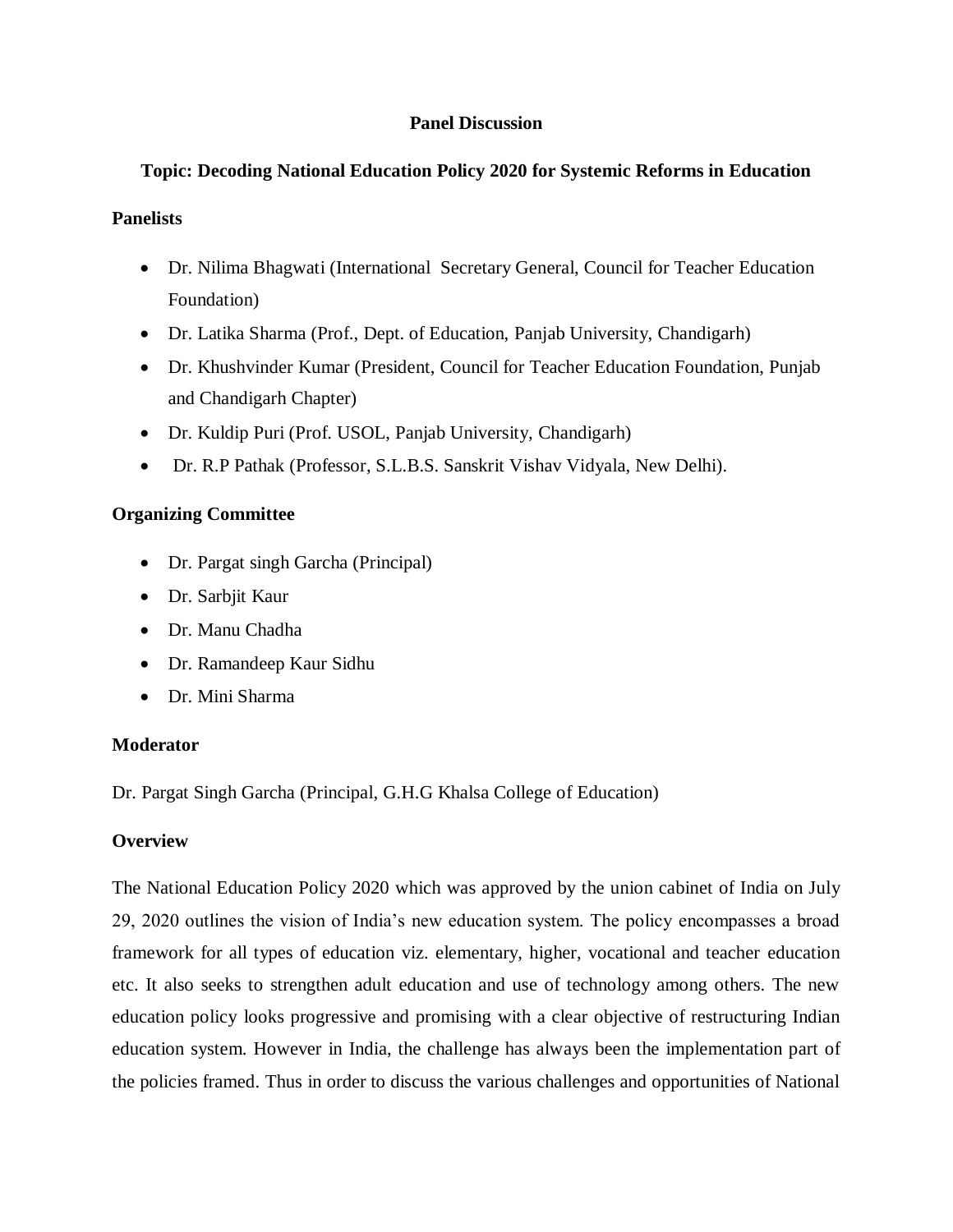Education Policy 2020, G.H.G Khalsa College of Education, Gurusar Sadhar in collaboration with Council for Teacher Education Foundation organized a panel discussion on the topic "Decoding National Education Policy 2020 for Systemic Reforms in Education" on September 11, 2020. The event started with the recital of College Shabad followed by formal welcome of all the panelists by Dr. Manu Chadha, Associate Prof. in the college. She gave a brief introduction of the topic for the panel discussion.

**Inaugural address** Dr. Sandeep Sawhney, Principal, Doraha College of Education, delivered the inaugural address. In his address he threw light on the theme of the Panel discussion and described it as a burning topic these days in the field of education. He said that it is a third major Education Policy after Independence and was long awaited.

#### **Deliberations by Panelists:**

 **Dr. Nilima Bhagwati** shared her views on "Teacher and Teacher Education in National Education Policy 2020". She started her deliberations by saying that there is a need to appraise people about National Education Policy 2020. She described the new policy as policy of the people, by the people and for the people which ensures to build an inclusive society. She further highlighted that a huge transformation will come in the field of education with the implementation of this policy. She emphasized that the rote memory will have no place in the new education policy on the other hand it will help to sharp critical thinking, reasoning and problem solving skills among the students.

She clarified that teachers need to play an important role in the implementation of this policy. They need to reorient themselves through rigorous training. For this changes have been done in teacher education programmes in NEP 2020. Integrated Teacher education programme will now be minimum qualification for becoming a teacher. Students will also be able to opt for specialized subjects in the teacher education programmes.

 **Dr. R.P Pathak** while reflecting on "Quality of Higher Education in context of National Education Policy 2020" discussed that quality in the field of education is directly related to the quality of teachers, students, educational institutions, curriculum etc. He opined that till now the learning was not related to the life of the students and knowledge was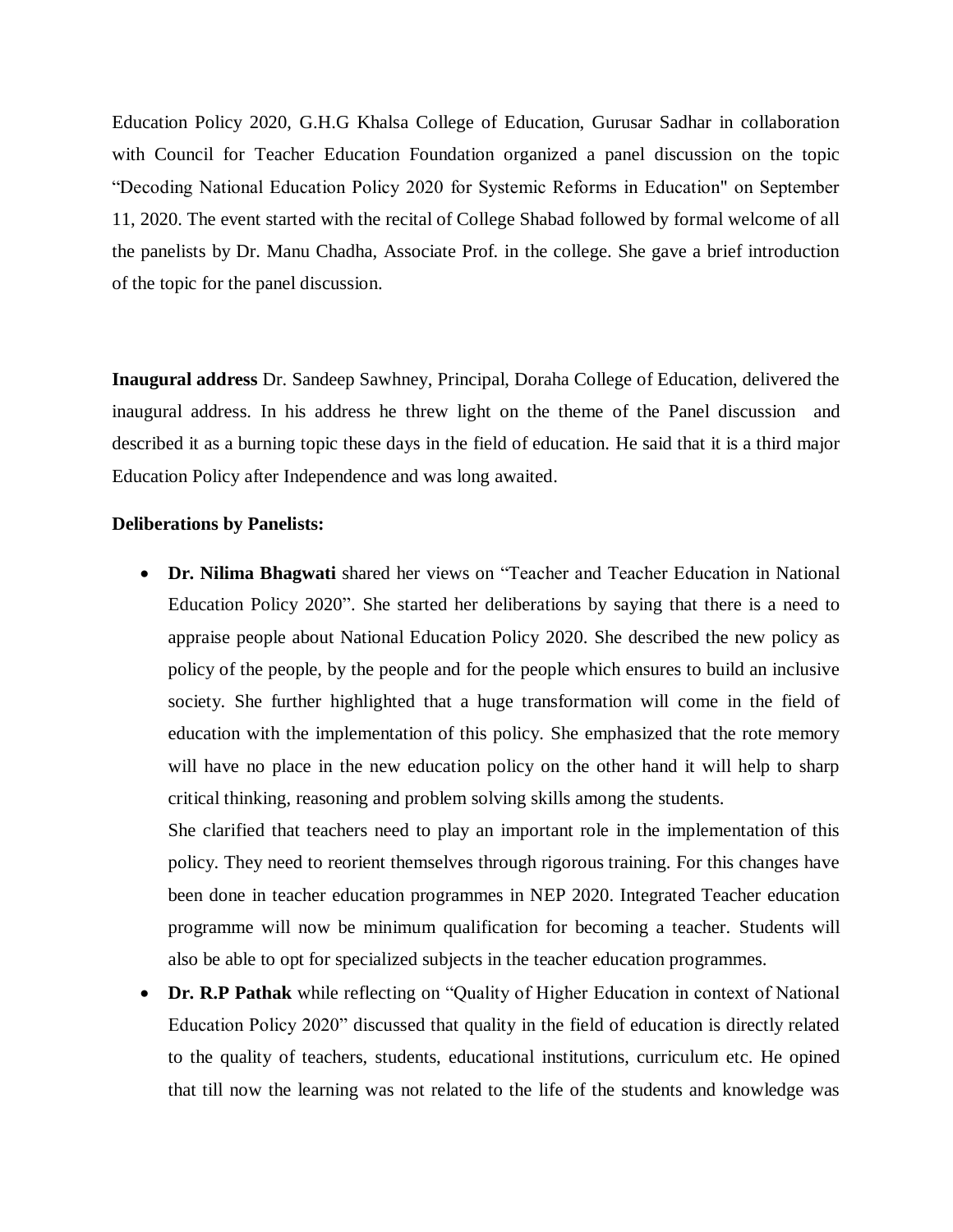just poured into the minds of the learners and thus there was lack of quality in the field of education. This quality which can be ensured by integrating theoretical knowledge with its practical implication is taken care of in National Education Policy 2020. He elaborated that new education policy stressed on Indian culture, languages and Art etc. Multilingual teaching has also been given importance in the National education Policy for bringing desired quality in the field of Education.

- **Dr. Latika Sharma** deliberated on "How National Education Policy will help in overcoming Barriers to Education'. She started her deliberations by saying that the policy demands for expanding the mindset of the various stakeholder of education. She lauded the policy for its objective of equal access to education. She further said that there is a need to give due importance to informal and non-formal way of learning. She described that a number of suggestions have been put forward in the new policy including the holistic and multifaceted development of the students. She opined that the new policy will enhance deep learning among students.
- **Dr. Kuldip Puri** presented his views on "Future of Rural Education Institutes in National Education Policy 2020". While reflecting upon his theme, Dr. Puri said that institutional restructuring is on the card as per the recommendations of the National Education Policy. He explained that there will be three types of institutions that will work in the field of education like Research Intensive Universities, Teaching Intensive Universities and Autonomous degree granting colleges or Multidisciplinary institutes. He opined that by 2040 every Research institute will become vibrant multidisciplinary institute. He also emphasized that single stream institutes will make way for multidisciplinary institutes by 2040.
- **Dr. Khushvinder Kumar** presented his views on Restructuring School Education as per National education Policy 2020. He viewed that New education Policy will have a great impact on the students as it has been framed in the backdrop where streams will be diluted paving the way for Multidisciplinary education and the Choice Based Credit System. There will be a great scope for teachers for innovation and creativity. He lauded the policy for making the basic numerical ability compulsory for students.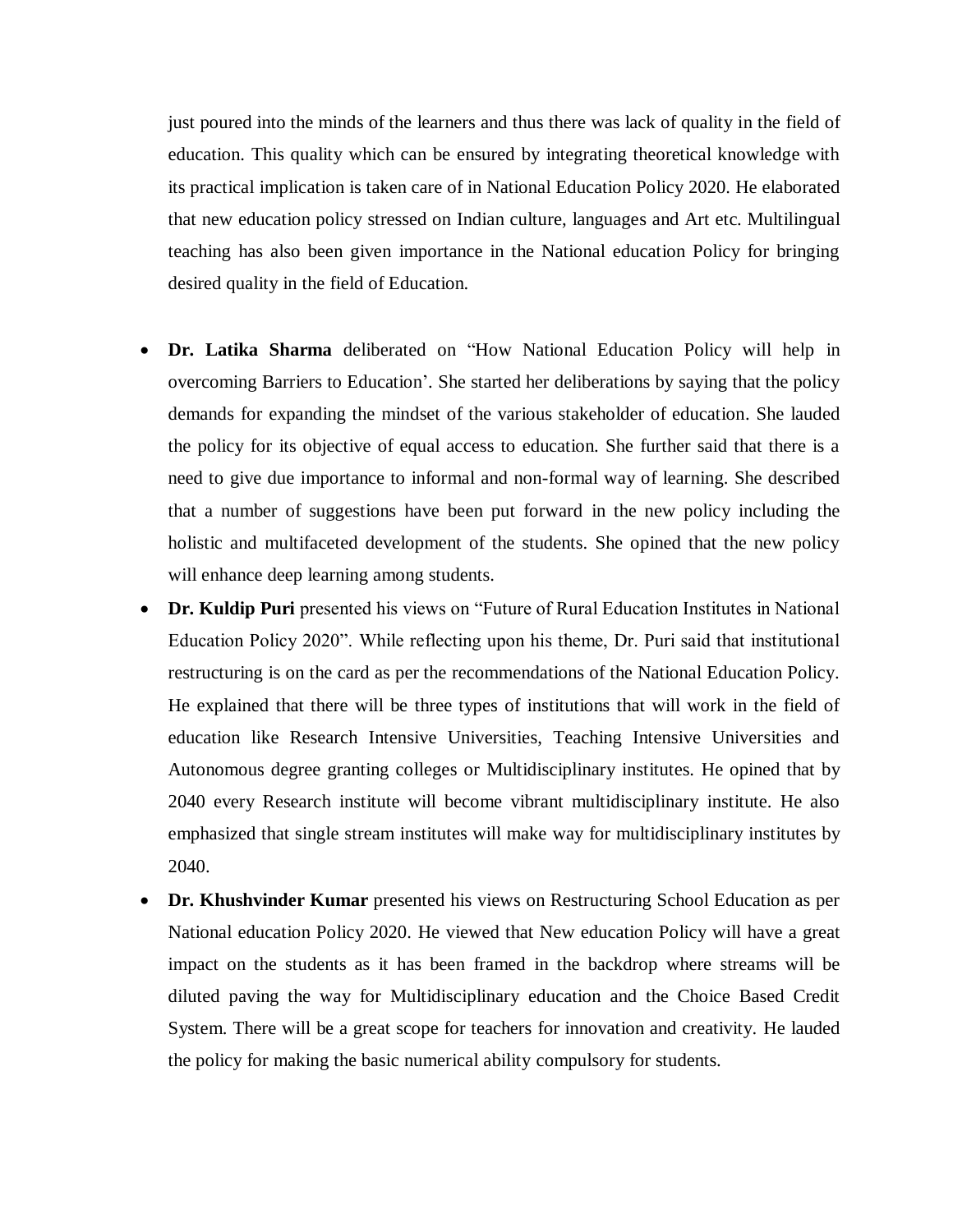#### **Important Questions on National Education Policy 2020 answered by the Panelists:**

• What should be the road map to realize the target of 6% GDP on education in coming years?

The assurance of 6% GDP is just the reiteration of Kothari Commission suggested in 1968. But the volume of our education system and the number of students are not same as envisioned in 1968. Thus the assurance of 6% GDP in education is not sufficient. But the stakeholders of education would have to work within the structure provided by the government.

What innovative changes are expected in curriculum at different levels in coming years?

Activity based teaching needs to be promoted in all the schools. Teachers must be provided with liberty to be creative and make their classroom environment interesting and promote enjoyable learning. There should be threat free learning environment and participation of the students in the planning of learning activities must also be ensured on the part of teachers. Ideas of Flipped classroom and integration of technology at all levels learning should be promoted. Teaching of every subject in the context of environment should be stressed. Ecological approach to teaching should be permeated at all levels of teaching learning process.

 How the structural changes in Regulatory Bodies are going to impact the education system?

There is no need to get afraid if some structural changes have been incorporated in the regulatory bodies. Though every move of the educational institution will be under the eye of the regulatory bodies still peer opinions will be taken care of. Every educational institution needs to put its activities online as the regulatory bodies will not compromise on the quality parameter.

- Will adding years in teacher education programmes enhance the quality? The diverse curriculum and the training will definitely enhance the quality of the teacher education programmes.
- Is the fear among schools for school clusters or complexes which will replace them justifiable?